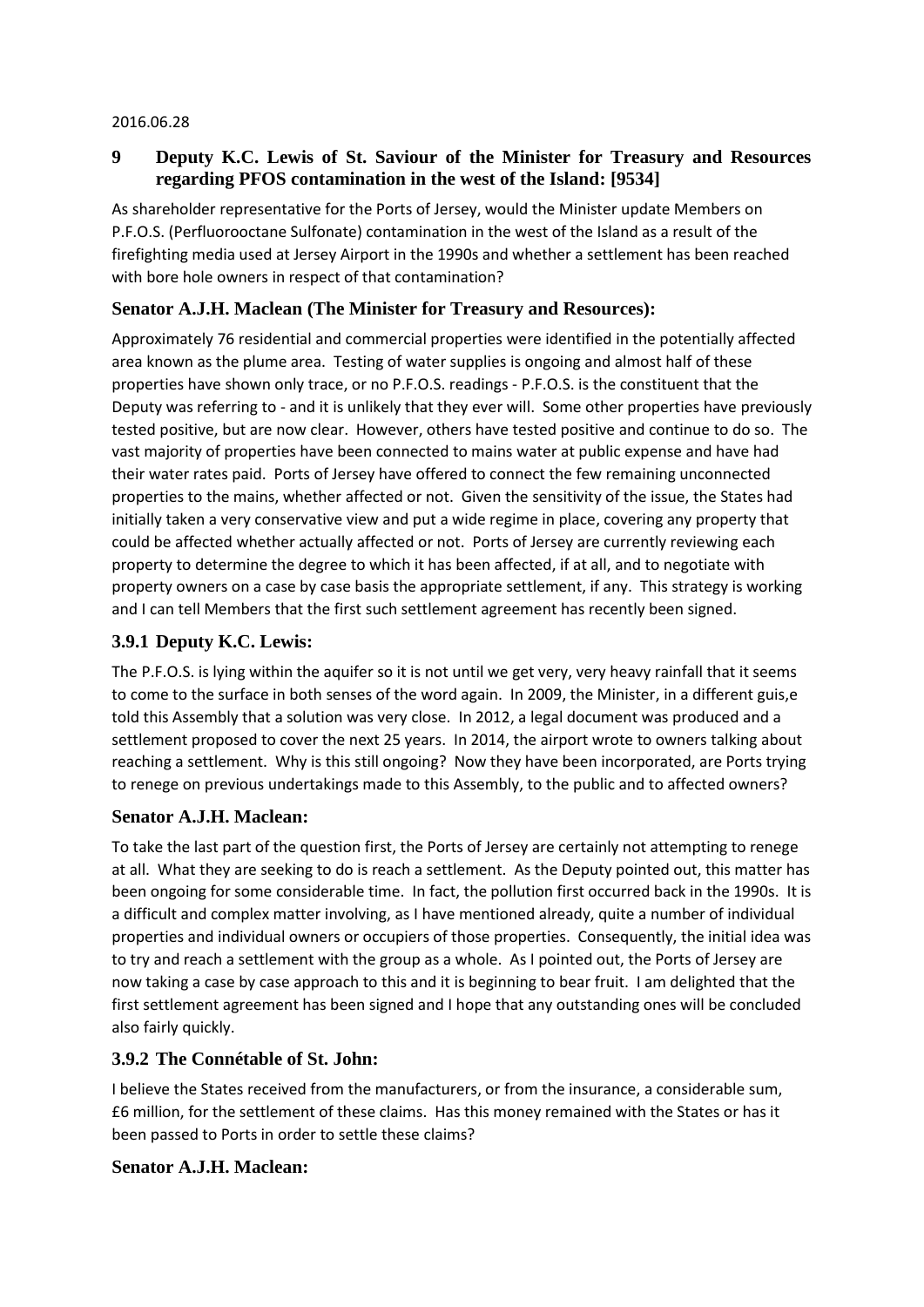A very successful case was taken against the manufacturer of P.F.O.S. and that was settled and there was a settlement figure, which was paid to the States. That money, or a proportion of that money, was used for remediation, in particular a new fire training ground, and to ensure that there would not be such leakage of constituent parts that are of a dangerous nature for the water supply in the future.

## **The Connétable of St. John:**

Sorry, could he answer the question?

# **3.9.3 Senator P.F.C. Ozouf:**

Is the Minister aware that it was, in fact, you, when you were Attorney General, Sir, that gave legal advice and got a successful conclusion to this case?

## **Senator A.J.H. Maclean:**

I am not quite sure of the relevance.

## **The Bailiff:**

No, nor am I.

## **Senator A.J.H. Maclean:**

I was, in fact, aware and congratulations, Sir, on a very fine effort **[Laughter]** on behalf of the people of Jersey. **[Approbation]**

## **The Bailiff:**

Minister, the Connétable of St. John feels you did not completely answer his question in relation to whether the monies that had been received had been passed over to Ports of Jersey.

## **Senator A.J.H. Maclean:**

I thought I did answer the question. I said that, in fact, it was not the Ports of Jersey at the time. That was before incorporation. The large part of the money was used for the remediation of the new fire ground. That is what happened and I thought I was clear in my previous answer.

## **3.9.4 The Deputy of St. John:**

Could the Minister advise why the situation has changed? That in 2012 there was an agreement that was put together but now, in 2016, after incorporation to Ports of Jersey, each case is being dealt with on an individual basis?

## **Senator A.J.H. Maclean:**

It was not, in fact, just 2012. This, as I have said, has been going on for a long time. Trying to reach agreement with a large range of individual owners and occupiers of properties in the affected or potentially affected area has proved difficult. The Ports of Jersey incorporation has not simply changed the matter other than the approach has changed. They have taken a view that it is easier to deal on a case-by-case basis. That is what they are seeking to do. In the intervening period, I should make it absolutely clear that the conservative view taken previously was ensuring public safety and that is why all properties in the affected area have been offered the opportunity to be connected to mains water. The majority have taken up that offer. More than £1 million has been spent on connecting those properties to the mains facilities. Those that did not want to connect were offered bottled water in the area. So, public safety has been at the forefront of this issue from the very start and continues to be so.